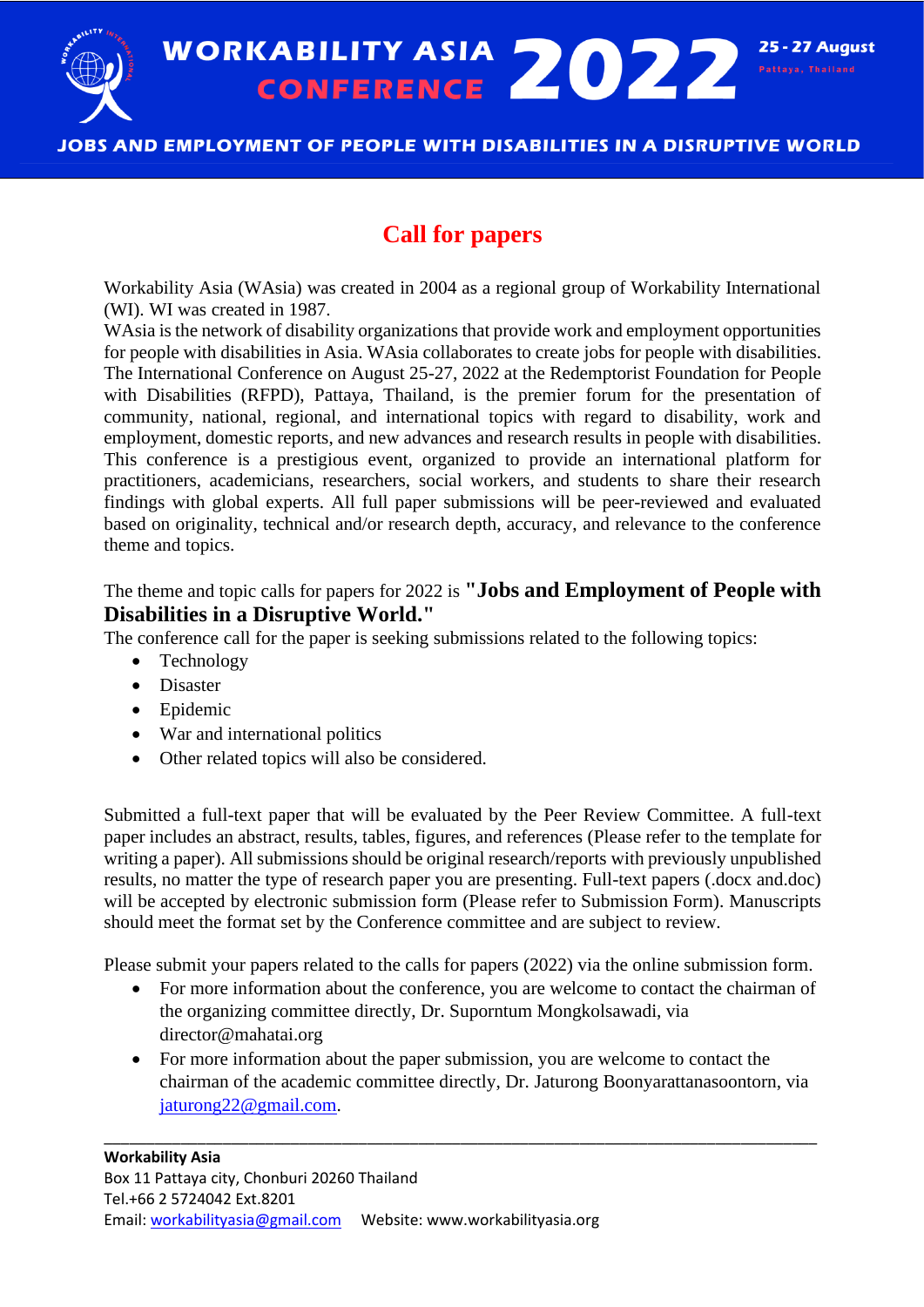

## **Important deadlines are:**

- First Round of Paper Submission Deadline: June 1–15, 2022
- First Round of Peer Review: June 16–30, 2022
- Second Round of Paper Submission Deadline: July 1–15, 2022
- Second Round of Peer Review: July 16–30, 2022
- Confirmation of Acceptance Papers: August 1–15, 2022
- Conference Date: August 25–27, 2022

We encourage you to invite colleagues to participate in the conference and submit original research for the conference call for papers.

\*\*\*\*\*\*\*\*\*\*\*\*\*\*\*\*\*\*\*\*\*\*\*\*\*\*\*\*\*\*\*\*\*\*\*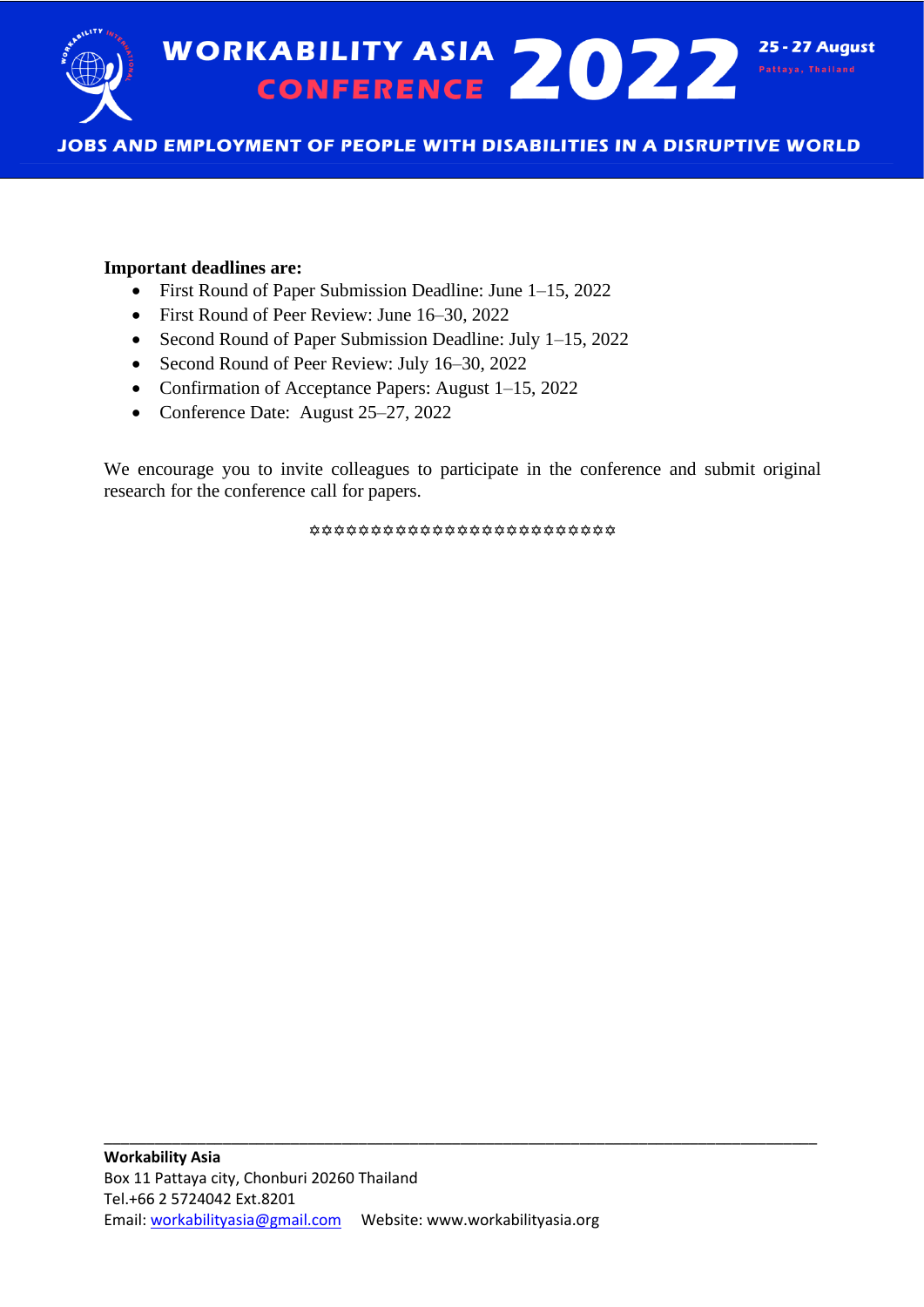

# **Submission Form**

| <b>Name-Surname:</b>  |  |  |                                                                                                                                                                                                                                                           |  |
|-----------------------|--|--|-----------------------------------------------------------------------------------------------------------------------------------------------------------------------------------------------------------------------------------------------------------|--|
| <b>Organization:</b>  |  |  |                                                                                                                                                                                                                                                           |  |
| <b>Email address:</b> |  |  |                                                                                                                                                                                                                                                           |  |
|                       |  |  | This manuscript has never been published in any journal or report, and it is not<br>under consideration by any other journal. The author approved the manuscript and<br>this submission for the International Conference on August 25-27, 2022, organized |  |
|                       |  |  | by Workability Asia. Please find the enclosed manuscript entitled                                                                                                                                                                                         |  |

……………………………………………………………………………….……... ……………………………………………………………………………………… ………………………………………………………………………………………

(………………………………….)

………………………….. date/month/year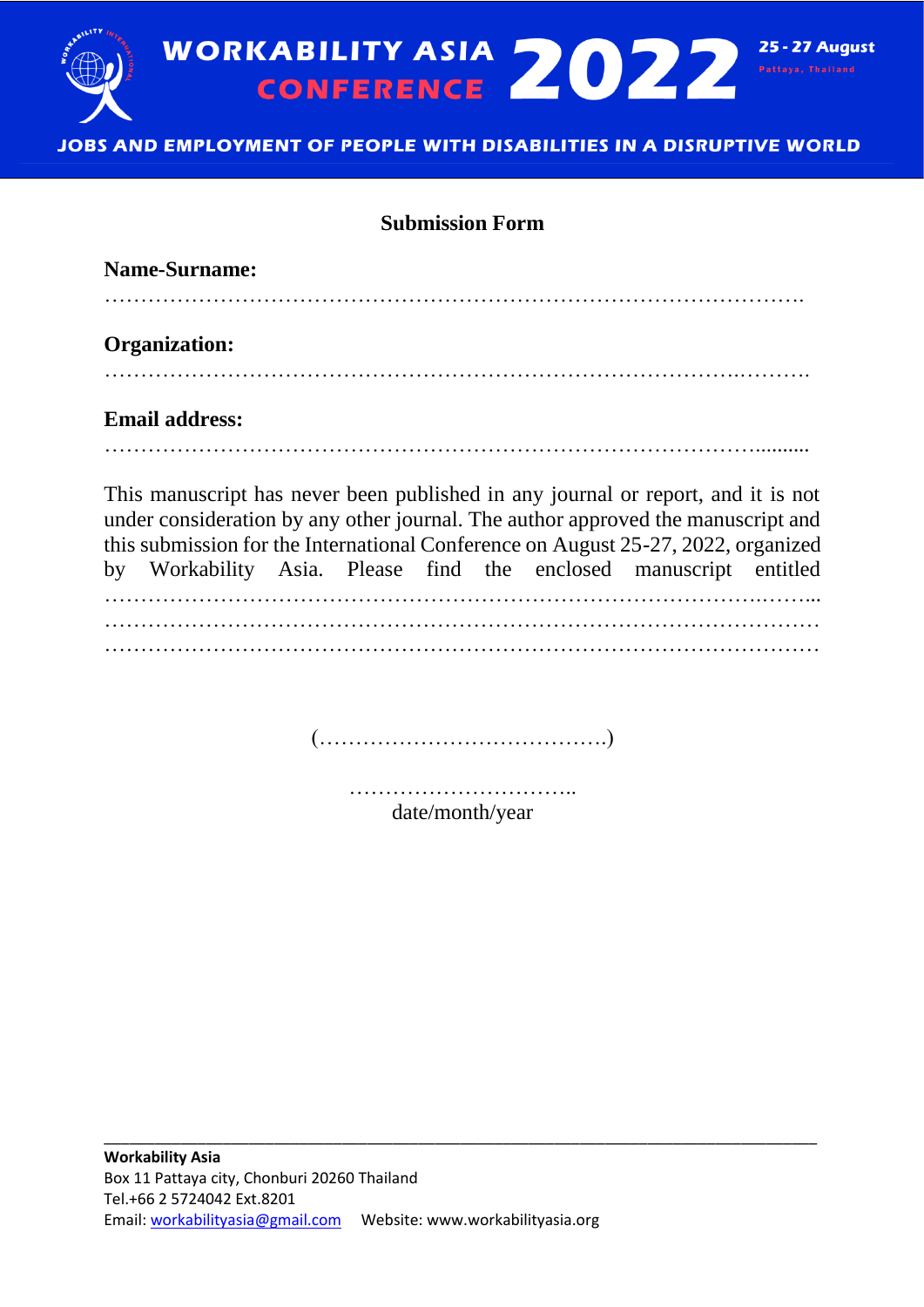

#### **Template for writing a paper**

| Abstract:                                            |  |  |  |  |  |  |
|------------------------------------------------------|--|--|--|--|--|--|
|                                                      |  |  |  |  |  |  |
|                                                      |  |  |  |  |  |  |
|                                                      |  |  |  |  |  |  |
| <b>Introduction:</b>                                 |  |  |  |  |  |  |
|                                                      |  |  |  |  |  |  |
|                                                      |  |  |  |  |  |  |
| <b>Contents/Activities/Implementations/Research:</b> |  |  |  |  |  |  |
|                                                      |  |  |  |  |  |  |
|                                                      |  |  |  |  |  |  |
| <b>Findings</b>                                      |  |  |  |  |  |  |
|                                                      |  |  |  |  |  |  |
|                                                      |  |  |  |  |  |  |
| <b>Discussion</b>                                    |  |  |  |  |  |  |
|                                                      |  |  |  |  |  |  |
|                                                      |  |  |  |  |  |  |
| <b>Recommendations</b>                               |  |  |  |  |  |  |
|                                                      |  |  |  |  |  |  |
|                                                      |  |  |  |  |  |  |